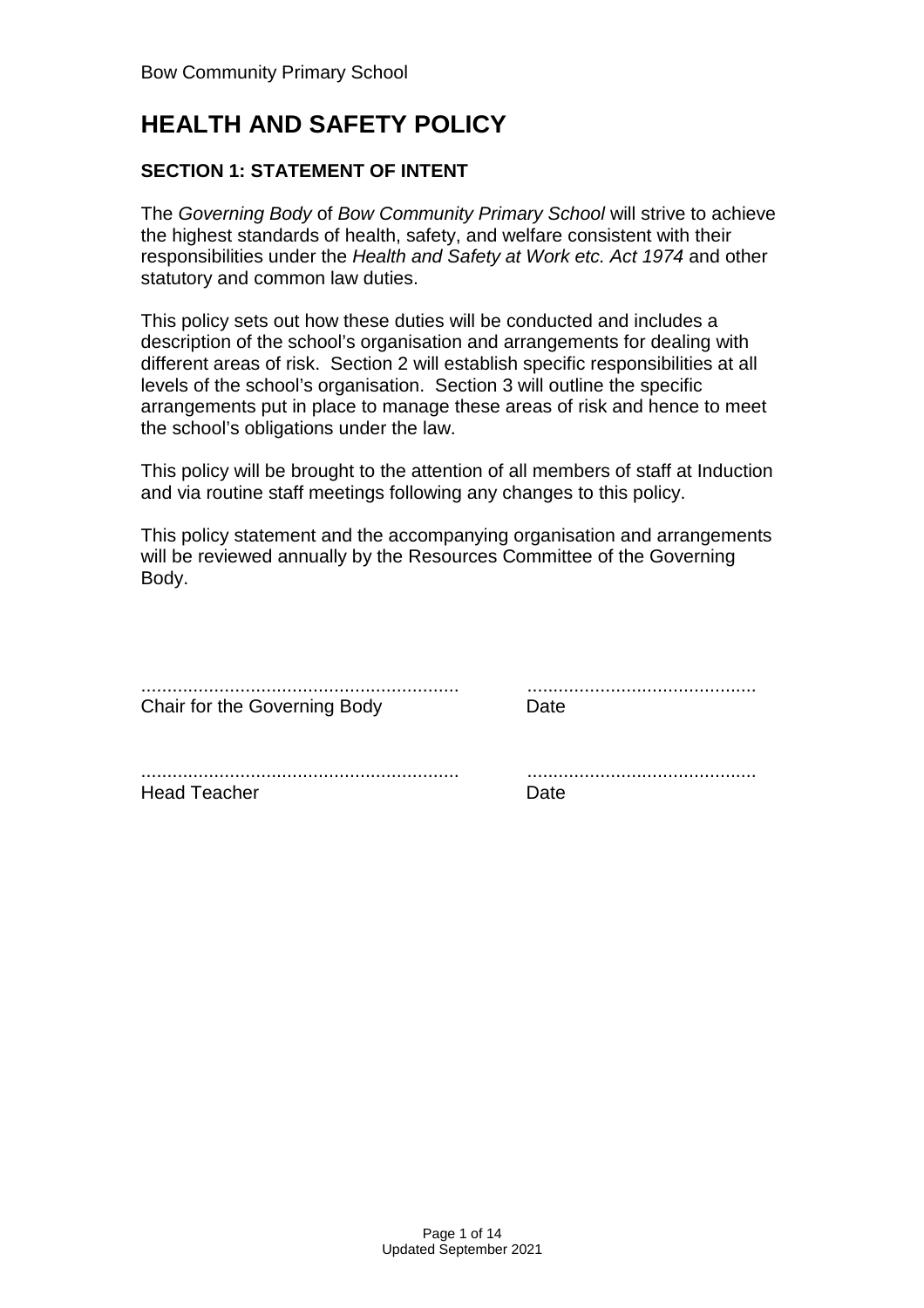# **SECTION 2: ORGANISATION**

#### **The Duties of the Governing Body**

- To produce and regularly review the Health & Safety Policy for the school. This policy will reflect the requirements of the Health and Safety at Work etc. Act 1974 by outlining arrangements to ensure, so far as is reasonably practicable, the health, safety and wellbeing of staff, students and others affected by the organisation
- To monitor both compliance with, as well as the effectiveness of, this policy
- To provide adequate resources to meet the school's legal responsibilities as well as compliance with this policy
- To assist the Governing Body in discharging its legal obligations, the school has appointed the Health and Safety Service as its 'competent person' as defined by the Management of Health and Safety at Work Regulations 1999
- The specific arrangements adopted will be guided by the Health and Safety Service's Health & Safety Arrangement Notes.

As a Governing Body, we must protect people from harm. This includes taking reasonable steps to protect our staff, pupils and others from coronavirus. A COVID-19 risk assessment (RA100) has been completed to help us manage the risk of COVID-19 and to protect people from harm as far as is reasonably practicable.

We have identified and put in control measures on:

- work activities or situations which might cause transmission of the virus
- those staff and pupils who could be at increased risk (vulnerable person's risk assessment)
- how likely it is that someone could be exposed

# **The Duties of the Head Teacher**

The Head Teacher has day-to-day responsibility for health and safety management and will take all reasonable practicable steps to secure the health and safety of students, staff and others using the school premises or participating in school sponsored activities.

In particular, the Head Teacher will:

- Ensure that suitable and sufficient risk assessments of work activities are undertaken, that a written record of the significant findings of these assessments is kept and that these assessments are subject to regular review
- Co-operate with the Governing Body to ensure that this policy and its associated arrangements are implemented and complied with
- Communicate the policy and other appropriate health and safety information to all relevant people including contractors
- Report to the Governing Body on health and safety performance and to monitor both compliance with, as well as the effectiveness of, this policy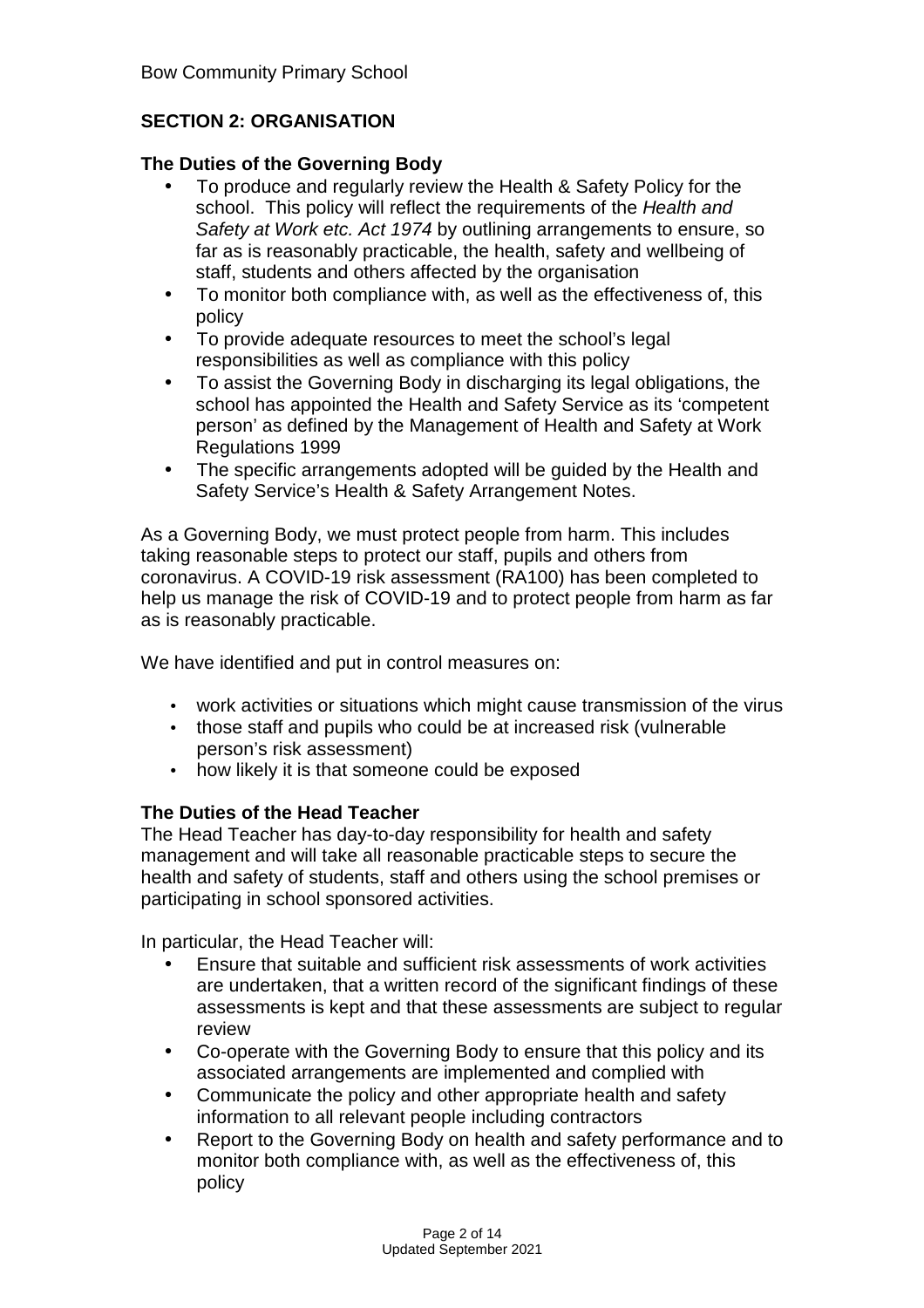- Ensure that the premises, plant and equipment are maintained in a safe and serviceable condition
- Report to the Governing Body any significant risks or policy requirements which cannot be met within the establishment's budget
- Identify the training needs of staff and hence ensure that they are competent to carry out their roles and are provided with adequate information, instruction and training
- Ensure consultation arrangements are in place for staff and their trade union representatives.
- Monitor purchasing and contracting procedures to ensure health and safety is included in specifications and contract conditions
- Receive reports from enforcement officers and advisory bodies and, where appropriate, take relevant actions to address issues raised
- Promote a positive health and safety culture by leading by example

Whilst overall *responsibility* for health and safety cannot be delegated the Head Teacher may choose to delegate certain tasks to the Health & Safety Coordinator.

The role of Health & Safety Coordinator for the School has been delegated to the School Administrator.

# **The Duties of the Health and Safety Co-ordinator**

The health and safety co-ordinator has the delegated task of assisting the Head Teacher discharge their duties in relation to day-to-day health and safety management.

To do this the health and safety co-ordinator will:

- co-ordinate and manage the risk assessment process for the school
- co-ordinate general workplace monitoring inspections and performance monitoring processes and report findings to the Head Teacher and Governing Body
- coordinate records of external inspections and maintenance to plant or facilities and ensure that remedial actions identified are either addressed without delay or brought to the attention of the Governing Body if funds are not available
- assist with the identification of training needs and training delivery across the school to ensure that staff are adequately instructed
- collate accident and incident information and, when necessary, carry out accident and incident investigations
- arrange periodic health and safety audits and liaise with the Head Teacher and Governing Body in relation to findings and any associated remedial actions

# **The Duties of the Kitchen Manager**

The Kitchen Manager has specific delegated tasks in relation to health & safety management within their department. They must ensure that:

• Risk assessments are undertaken for the work areas for which they are responsible and that identified control measures are implemented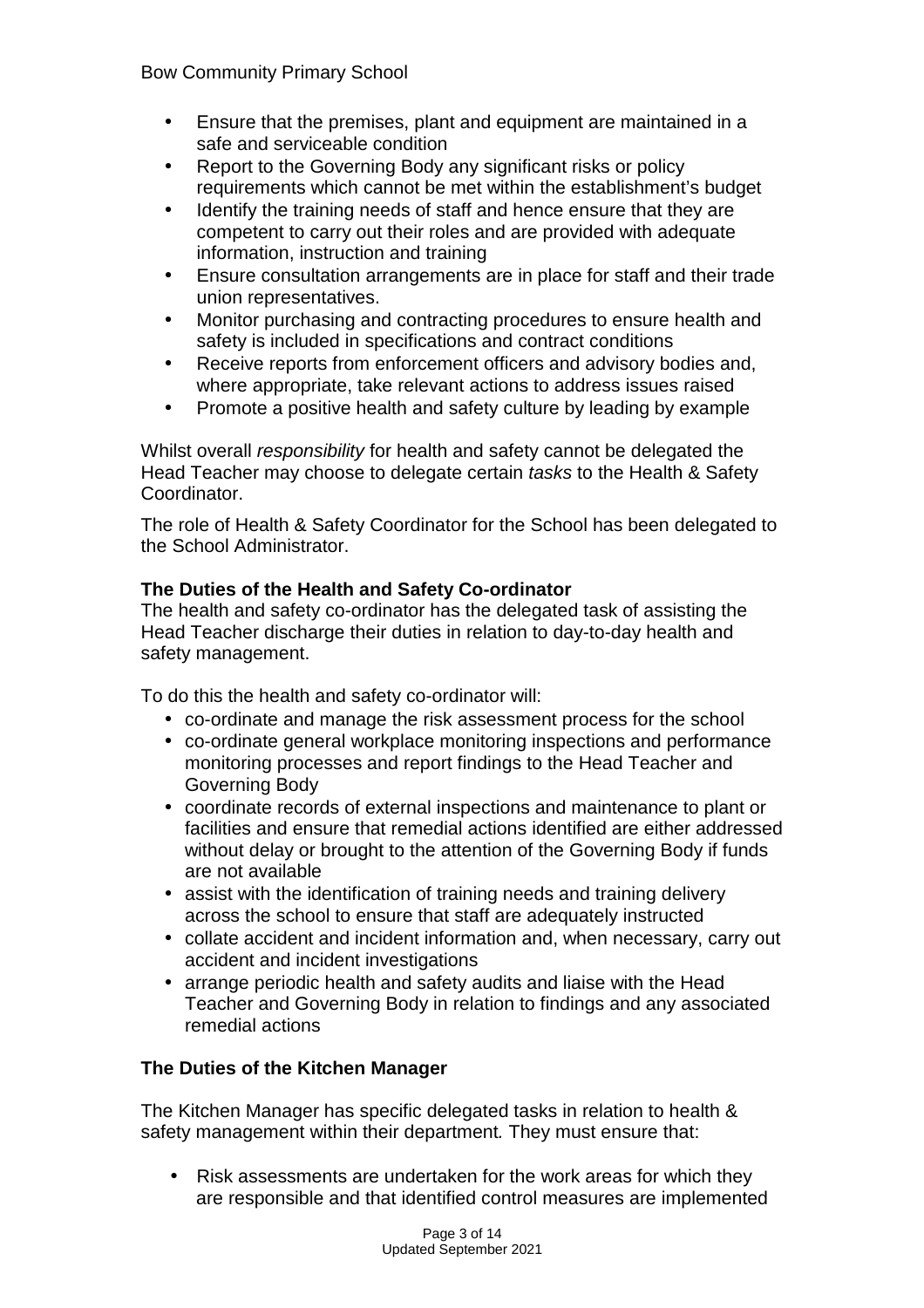- Appropriate safe working procedures are brought to the attention of all staff via appropriate instruction and training and are enforced effectively
- They take appropriate action on health, safety and welfare issues referred to them, informing the Head Teacher or Governing Body of any problems they are unable to resolve within the resources available to them
- They carry out regular inspections of their area of responsibility and report / record these inspections to the Head Teacher or Governing Body
- All accidents (including near misses) occurring within their area of responsibility are promptly reported and investigated

# **The Duties of all Members of Staff**

Under the Health and Safety at work Act etc. 1974 all employees have general health and safety responsibilities. All employees are obliged to take care of their own health and safety whilst at work along with that of others who may be affected by their actions. This also applies to volunteers who are under the control of the School.

Specifically, all employees have responsibility to:

- Take reasonable care for the health and safety of themselves and others in undertaking their work
- Comply with the school's health and safety policy arrangements at all times
- Report all accidents and incidents in line with the reporting procedure
- Not intentionally interfere with or misuse any equipment or fittings provided in the interests of health safety and welfare
- Report all defects in the condition of premises or equipment and any health and safety concerns immediately to their line manager
- Ensure that they only use equipment or machinery that they are competent / have been trained to use
- Make use of all necessary control measures and personal protective equipment provided for safety or health reasons

# **Pupils**

Pupils, in accordance with their age and aptitude, are expected to:

- To exercise personal responsibility for the health and safety of themselves and others
- To observe standards of behaviour and dress consistent with safety and/or hygiene
- To observe all the health and safety rules of the school and, in particular, the instructions of staff given in an emergency
- Not wilfully misuse, neglect or interfere with facilities or equipment provided for their and others' health and safety

# **Contractors**

All contractors who work on the school premises are required to identify and control any risks arising from their activities and inform the Head Teacher of any risk that may affect the staff, pupils and visitors.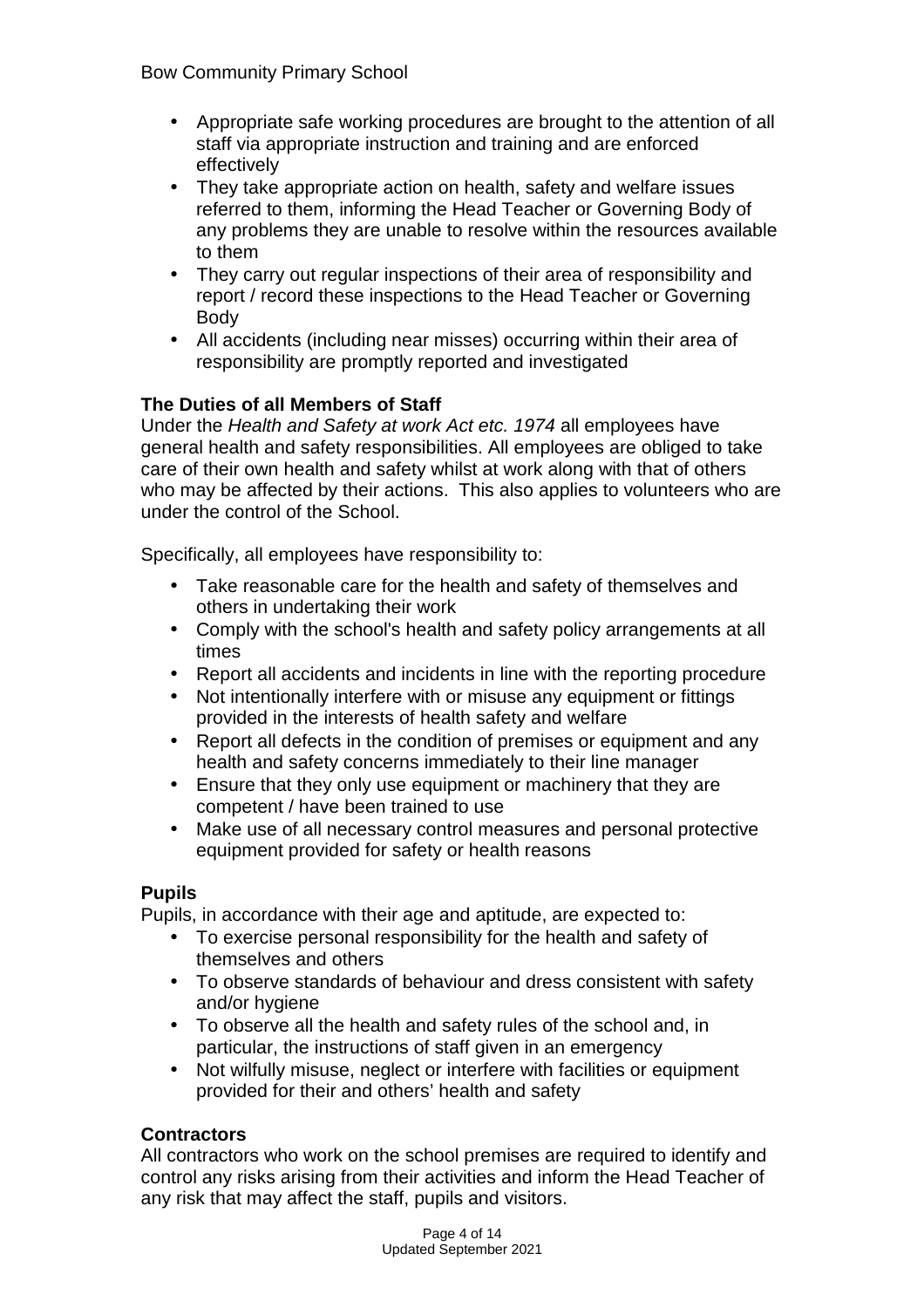All contractors must be aware of this policy and the associated emergency procedures and comply with these requirements at all times.

In instances where the contractor creates hazardous conditions and refuses to eliminate them or take measures to make them safe, the Head Teacher will take such actions as are necessary to prevent staff, pupils and visitors being put at risk from injury.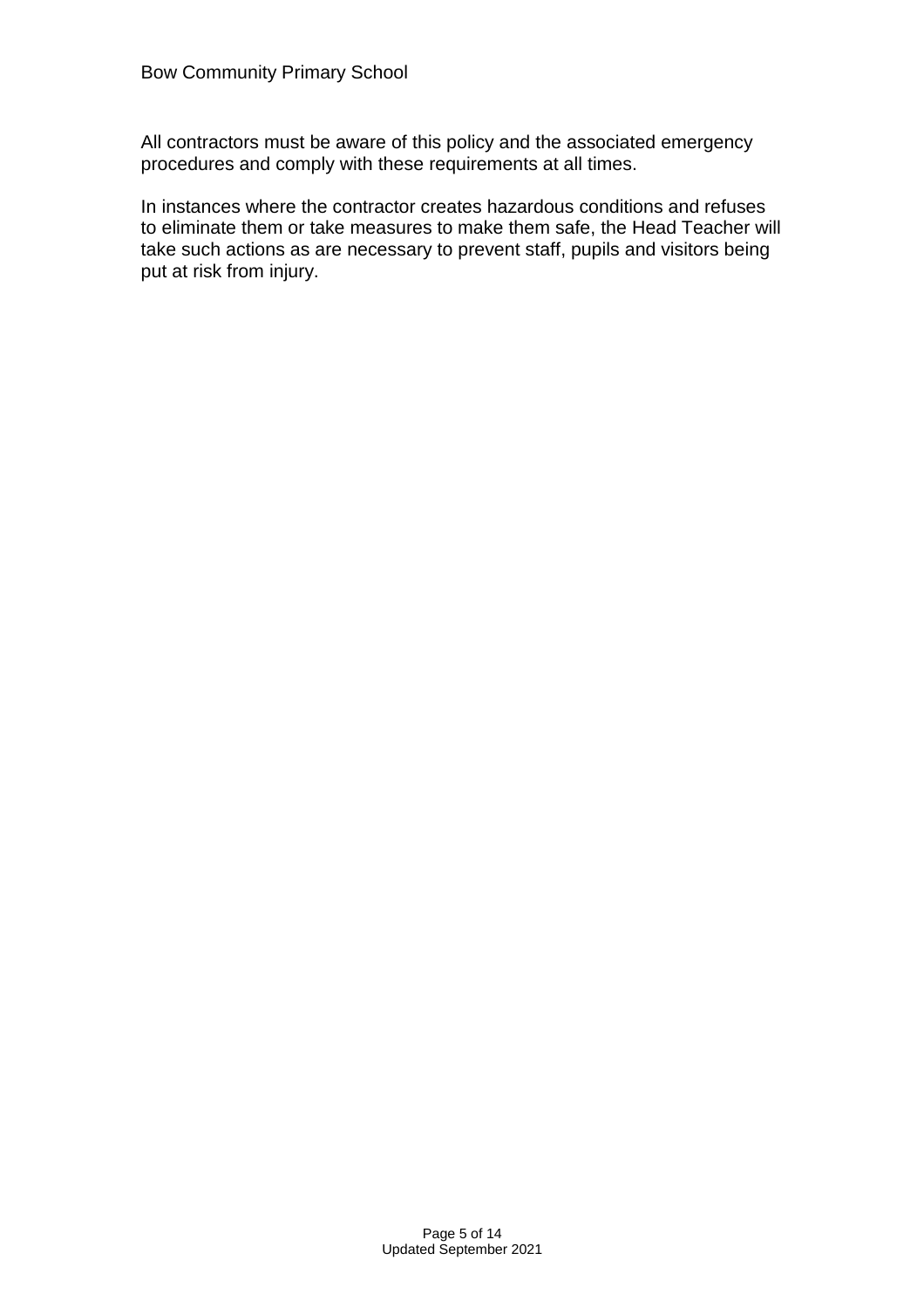# **SECTION 3: ARRANGEMENTS**

#### **Risk Assessment**

The underlying process which informs safety management is risk assessment. Assessments of significant risks will be made with those persons responsible for the activity/area affected and the significant findings of these decisions will be recorded in writing. This will be achieved principally by amending and adopting the model risk assessments provided by the Health, Safety & Wellbeing Service. Specifically the model risk assessments amended and adopted in order to identify suitable risk control measures will be as follows:

- RA22 Whole School
- RA21 Primary Curriculum
- RA08 Fire Assessment
- RA03 Building and Site
- RA11 Kitchen
- RA04 Cleaning, Caretaking and Maintenance
- RA25 Stress/Wellbeing
- RA26 Swimming Pool
- RA28 Work Experience
- RA100 COVID 19

Risk assessments are available for all staff to view and are held centrally in the School Office. Wherever possible, affected staff will be included in the risk assessment process. Staff and other affected parties will be briefed in the risk assessment findings.

Risk assessment records will be reviewed as detailed in the Governors Annual Planning Cycle this will be identified on risk assessment record.

For full details relating to risk assessment arrangements, reference should be made to the HS0047 Guidance Note.

Other arrangements in alphabetical order:

#### **Accident/Incident Reporting**

All employee accidents must be reported to the Governing Body. This will be achieved by entering accident details onto the OSHENS on-line accident reporting system.

Accidents to pupils and other non-employees should be recorded in the accident book which is held in the Disabled toilet. Alternatively, all incidents can be input onto the OSHENS system. Those accidents to pupils and members of the public which are work related, in that they have arisen out of a material defect or organisational failure, must also be reported to the Governing Body by entering accident details onto the OSHENS on-line accident reporting system.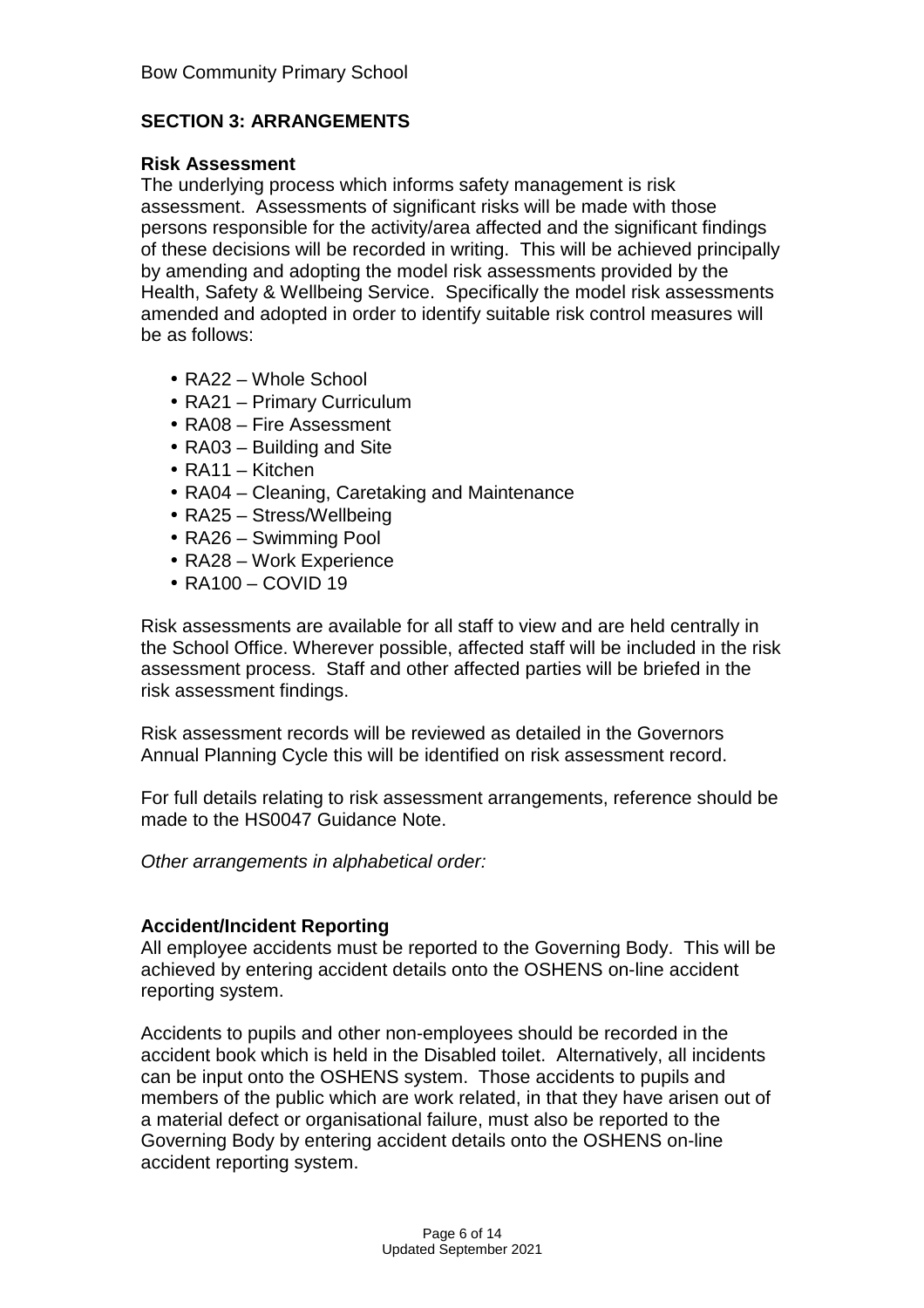Parents / carers will be notified immediately of all major injuries.

The Head Teacher will investigate accidents and take remedial steps to avoid similar instances recurring.

All accidents which fall within the scope of the Reporting of Diseases Injuries and Dangerous Occurrence Regulations 2013 will be reported to the HSE via the OSHENS on-line accident reporting system. This will be undertaken by the Devon Health and Safety Service.

For full details relating to accident reporting arrangements, reference should be made to the HS01 Arrangements Note.

#### **Asbestos**

The arrangements for the management of asbestos on the site are detailed in the Asbestos Management Plan (AMP). This is located in the Asbestos management file within the School Office.

The Asbestos Register is held within the School Office and will be made available to all staff and contractors prior to **any** work commencing on the fabric of the building or fixed equipment containing asbestos. No work can commence until permission to work has been given by the authorising manager named in the AMP.

The authorising manager shall ensure:

- The AMP is reviewed annually and that any changes are approved by the Governing Body
- That the Asbestos Register is consulted at the earliest possible opportunity in the planning process and that **all** work on the fabric of the building or fixed equipment is approved via the completion of the ASB1 form and/or the Contractor signing-in sheet.
- A visual inspection of those asbestos containing materials remaining on site is conducted and recorded on the ASB2 form according to the frequencies identified in the AMP. Any subsequent changes to asbestos containing materials on site will be recorded in the Register

All parties will ensure that any damage to materials known or suspected to contain asbestos should be reported to the School Administrator at the earliest opportunity.

For full details relating to the management of asbestos, reference should be made to the HS04 Arrangements Note as well as the Asbestos Management Plan.

#### **Communication and Training**

Detailed guidance and information about health & safety issues can be found in the Health and Safety Service's Arrangements Notes which are located in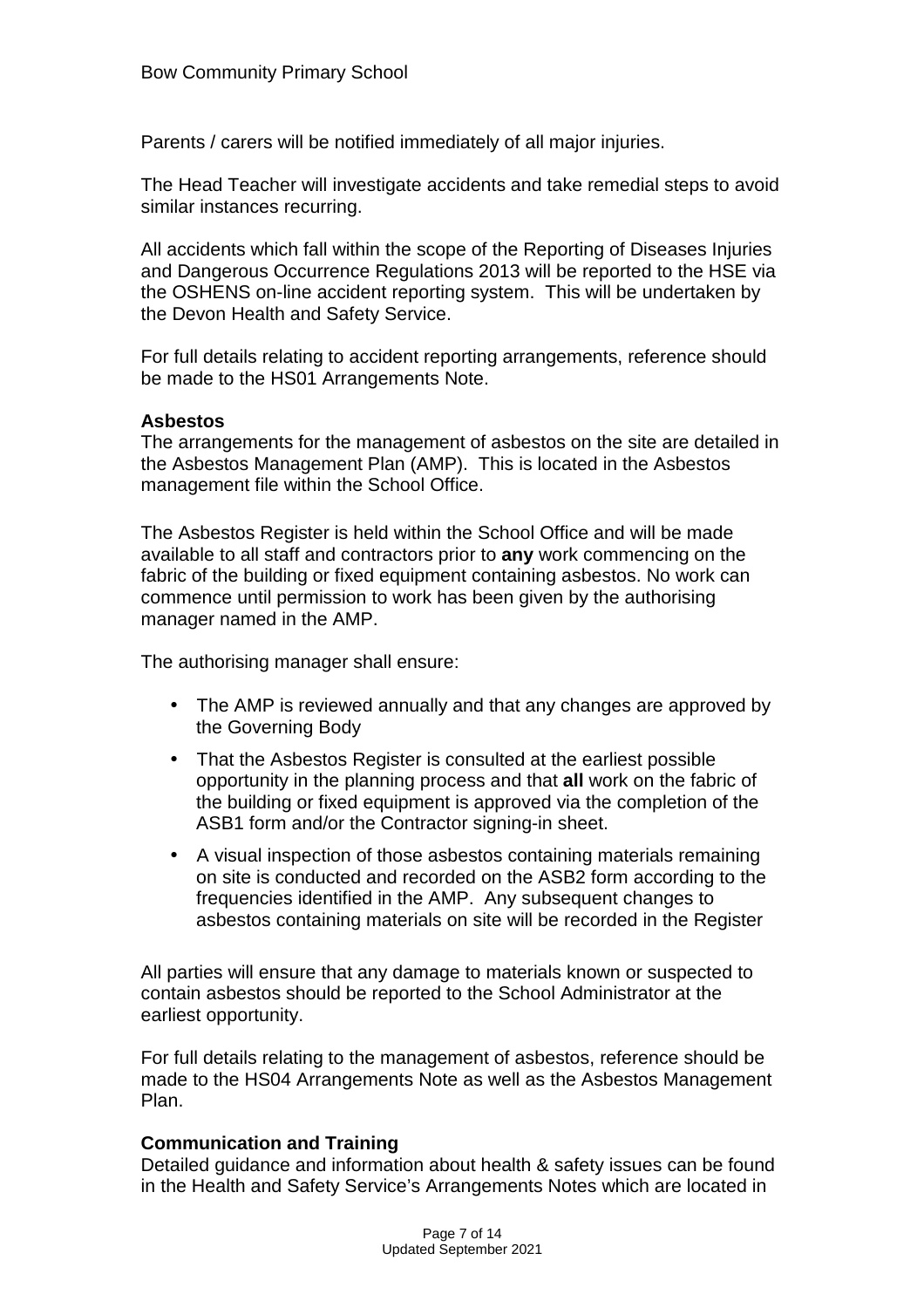the OSHENS Document Library. The Health and Safety Service also provide competent health and safety advice for school staff and can be contacted on 01392 382027 or on healthandsafety@devon.gov.uk

The Health and Safety Law poster is displayed in the Staff Room.

# Health and Safety Training

All employees will be provided with:

- induction training in the requirements of this policy
- updated training in response to any significant change
- training in specific skills needed for certain activities as identified by the relevant risk assessment
- refresher training where required

Training records will be kept in the School Office and the School Administrator is responsible for co-ordinating health and safety training needs. This includes a system for ensuring that refresher training is undertaken within the prescribed time limits.

Each member of staff is also responsible for drawing the relevant line manager's attention to their own personal needs for training and for not undertaking duties unless they are confident that they have the necessary competence. All employees shall undertake work tasks as instructed and trained.

For full details relating to staff training, reference should be made to the HSA55 Training Arrangements Note.

#### **Consultation**

Staff are represented on the Resources Committee Consultation of day to day matters will be achieved by regular Staff meetings.

Members of staff with concerns should raise them initially with their departmental head or the Health & Safety Co-ordinator. If required, requests for external advice should then be sought from the Health and Safety Service for concerns of employees which cannot be resolved locally.

Staff should feel free to contact the appropriate trade union appointed Safety Representative. The Governing Body welcomes the support of trade unions in health and safety matters.

For full details relating to staff consultation, reference should be made to the HS08 Arrangements Note.

#### **Contractors**

All contractors must report to the School Administrator in the School office where they will be asked to sign the visitors' book and wear an identification badge. Contractors will be issued with guidance and requirements for safe practice whilst on site. Where necessary, contractors will also be requested to sign to confirm that they have read and understood the Asbestos Register.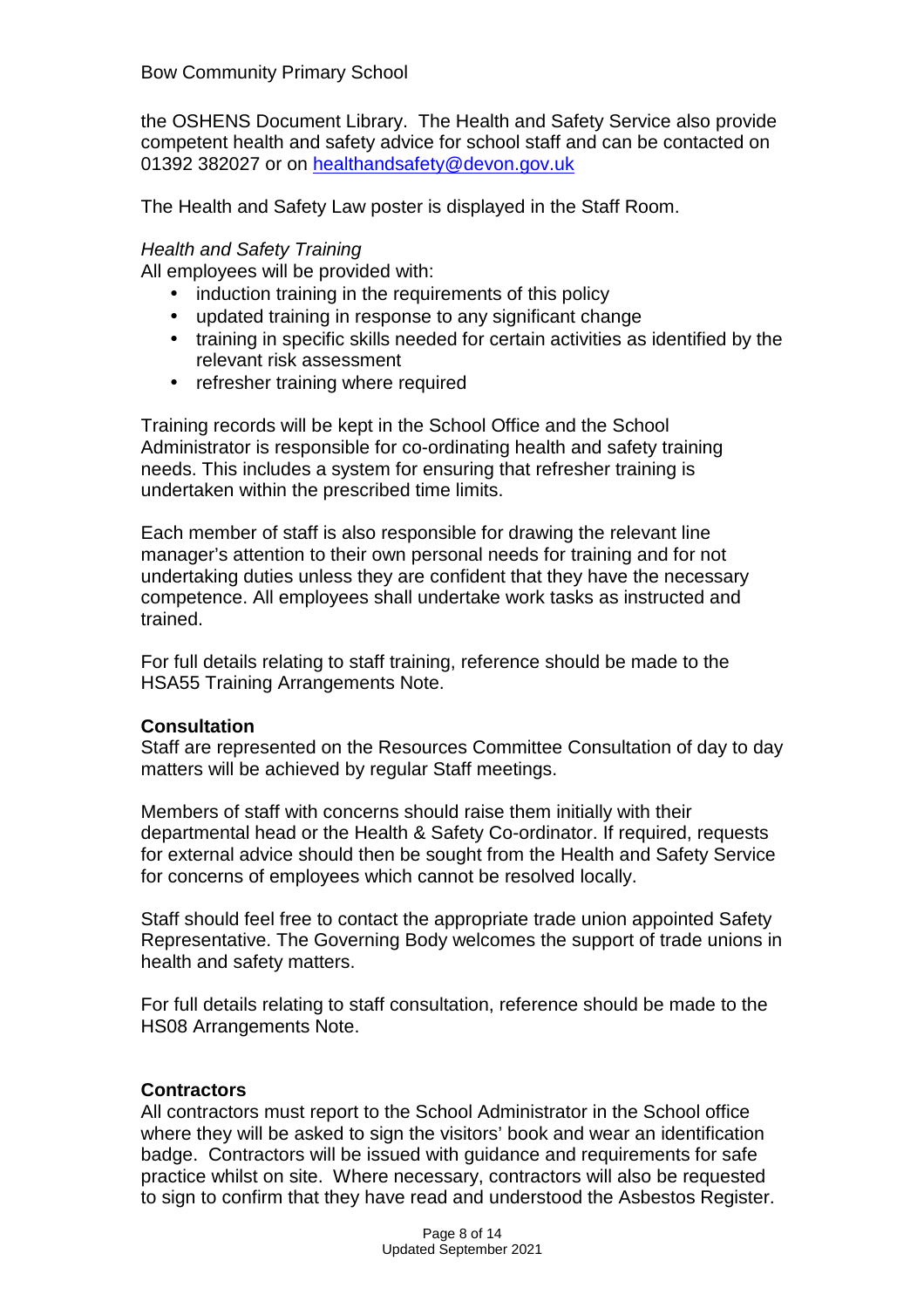To ensure contractor competency, the School Administrator will undertake competency checks prior to engaging a contractor.

In respect of construction works, the School Administrator and Head Teacher have attended training to ensure that the client's duties under the Construction (Design & Management) Regulations 2015 have been understood and complied with. Specifically the School Administrator and Head Teacher will ensure that any Designer/Principal Designer and Contractor/Principal Contractor is appointed in writing and will ensure that a Construction Phase H&S Plan is in place prior to any works commencing on the site.

For full details relating to the control of contractors, reference should be made to the HS07 CDM Arrangements Note.

## **Curriculum Activities**

Risk assessments for the significant hazards within curriculum activities will be carried out by the Head Teacher or Subject Leader using the appropriate Health and Safety Service's model risk assessments listed above.

For full details relating to the primary curriculum areas, reference should be made to the HS46 Arrangements Note.

## **Display Screen Equipment (DSE)**

All staff who use computers daily for continuous spells of an hour or more, or a total daily time of 3 hours or more will have a DSE assessment carried out. This will be achieved by completing the OSHENS DSE online training and assessment.

Staff identified as DSE users are entitled to an eyesight test for DSE use every 2 years by a qualified optician and corrective glasses (if required specifically for DSE use) subject to a total cost of £45.00.

For full details relating to DSE, reference should be made to the HS12 DSE Arrangements Note.

#### **Fire and Emergencies**

The Head Teacher is responsible for ensuring that the fire risk assessment is undertaken using the RA08 document and controls implemented accordingly. The fire risk assessment is located in the School Office and will be reviewed annually.

Fire and emergency evacuation procedures are detailed in the Fire Emergency Plan document which is located in the School Office. All staff will be briefed in the contents of this plan at induction and on an annual basis. This will be augmented by fire drills which will be undertaken termly. Evacuation procedures are also made known to all contractors / visitors.

The School Administrator is responsible for ensuring that the school's Fire Log is kept up to date.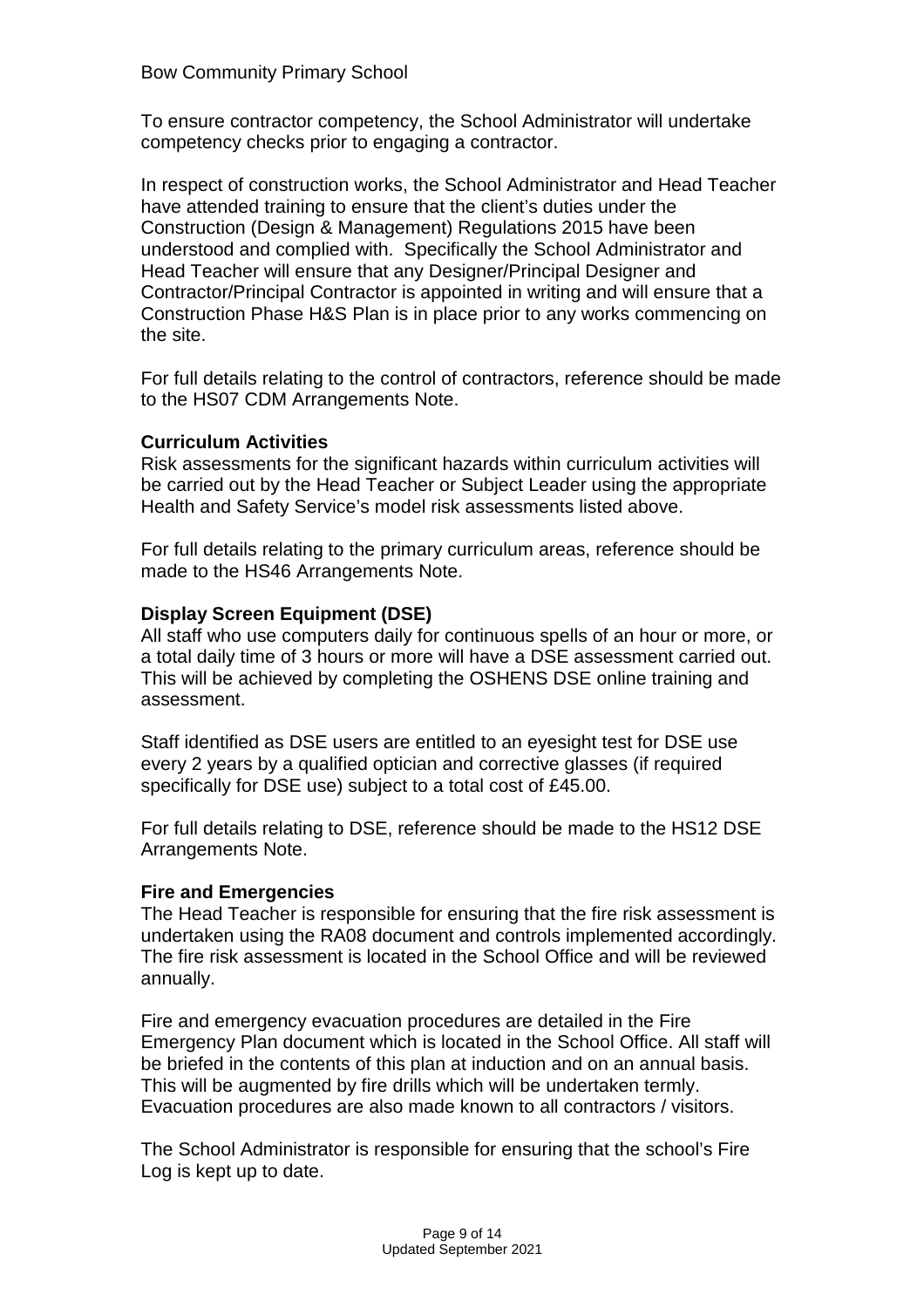#### Bow Community Primary School

Procedures for other critical incidents and off-site emergencies are contained within the School's Emergency Management Plan which is located in the School Office and will be reviewed annually. Emergency contact and key holder details are held in the School Office on the notice board and in the School Emergency Plan

For full details relating to fire safety, reference should be made to the HS18 Fire Safety Arrangements Note.

#### **First Aid**

The school has risk assessed the need for first aid provision and the following first aid provision has been provided accordingly:

Training is provided to a large number of staff in basic general first aid. A smaller number of staff also have specialised paediatric first aid training. A record of all trained staff is kept in school. Training is refreshed on a three year rolling basis. Governors check and confirm training is up to date during their annual Health and Safety visit to school.

First Aid boxes are located at the following locations:

- Each Classroom
- The Staff Room
- The Disabled Toilet
- The Kitchen
- The School Office (This is also used for outside trips)

The School Administrator will ensure that refresher training is organised and Mrs Carolyn Bennett is responsible for maintaining the contents of first aid boxes.

COVID-related staffing issues have been considered

For full details relating to first aid, reference should be made to the HS19 First Aid Arrangements Note.

#### **Hazardous Substances**

Where it is consistent with the effective performance of the task in hand, every attempt will be made to choose the least harmful chemical possible.

The responsible manager shall ensure that:

- an inventory of all hazardous substances used within their area of responsibility is compiled and kept up to date
- Material Safety Data Sheets (MSDS) are obtained from the relevant supplier for all such materials
- risk assessments are conducted by the School Administrator to identify the safe working method and appropriate emergency procedures
- all chemicals are appropriately and securely stored out of the reach of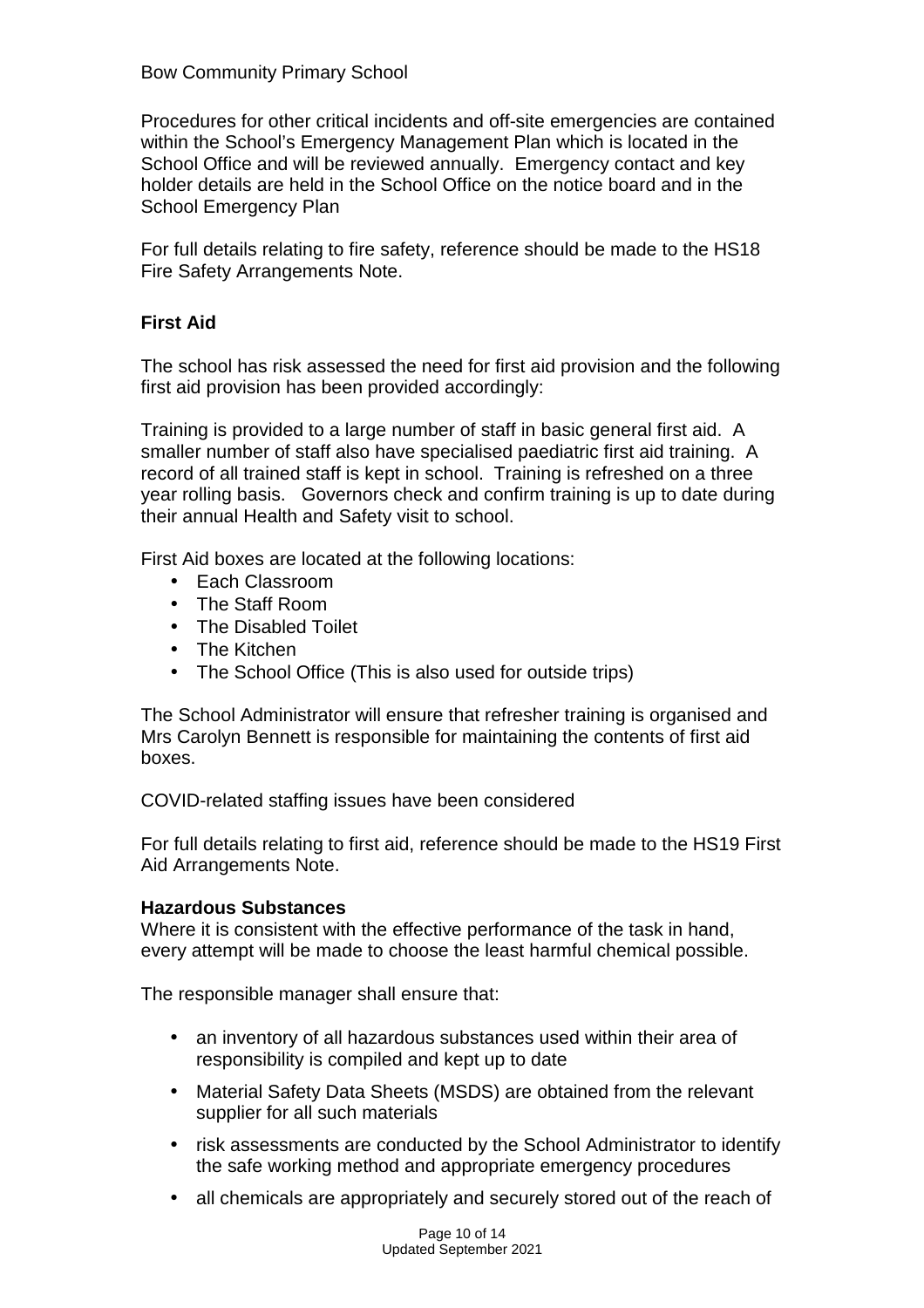children

• all chemicals are kept in their original packaging and never decanted into unmarked containers.

For full details relating to the control of hazardous chemicals, reference should be made to the HS10 COSHH Arrangements Note.

# **Legionella**

A water risk assessment for the school has been completed by Churchills and the School Administrator is responsible for ensuring that the identified operational controls are being conducted. Churchills have now been commissioned to complete water temperatures and flushing procedures on a monthly basis and recorded in the water hygiene log book. On an annual basis, during the summer holiday and just prior to returning to school, Churchills will also carry out a water disinfection treatment, to ensure that the water system is flushed and compliant with current legionella guidance. This risk assessment will be reviewed where significant changes have occurred to the water system.

For full details relating to the control of legionella, reference should be made to the HS28 Legionella Arrangements Note.

# **Lettings/shared use of premises**

The Governing Body will ensure that the hirer/tenant has public liability insurance and will share with the hirer/tenant all relevant School health and safety information. The hirer/tenant will be required to provide a copy of their risk assessment where their activities present a significant hazard either to the building itself or to the safety or health of the occupants within it.

# **Maintenance of Plant and Equipment**

Regular inspection and testing of school equipment is conducted to ensure that work equipment is maintained in a safe and efficient state. Records of such monitoring will be kept by the School Administrator. All staff are required to report any problems found with plant/equipment to the Head Teacher. Defective equipment will be clearly marked and taken out of service by storing in a secure location pending repair / disposal.

The following specific statutory inspections and tests will be undertaken by a competent contractor:

- Annual oil fixed heating plant inspection and maintenance, to be undertaken by Cannings as part of the DCC Contract
- Electrical installation inspection every 5 years by a contractor selected by DCC

#### Portable Electrical Appliances

All staff will conduct a visual inspection of plugs, cables and electrical equipment prior to use. Defective equipment will be reported to the Head Teacher.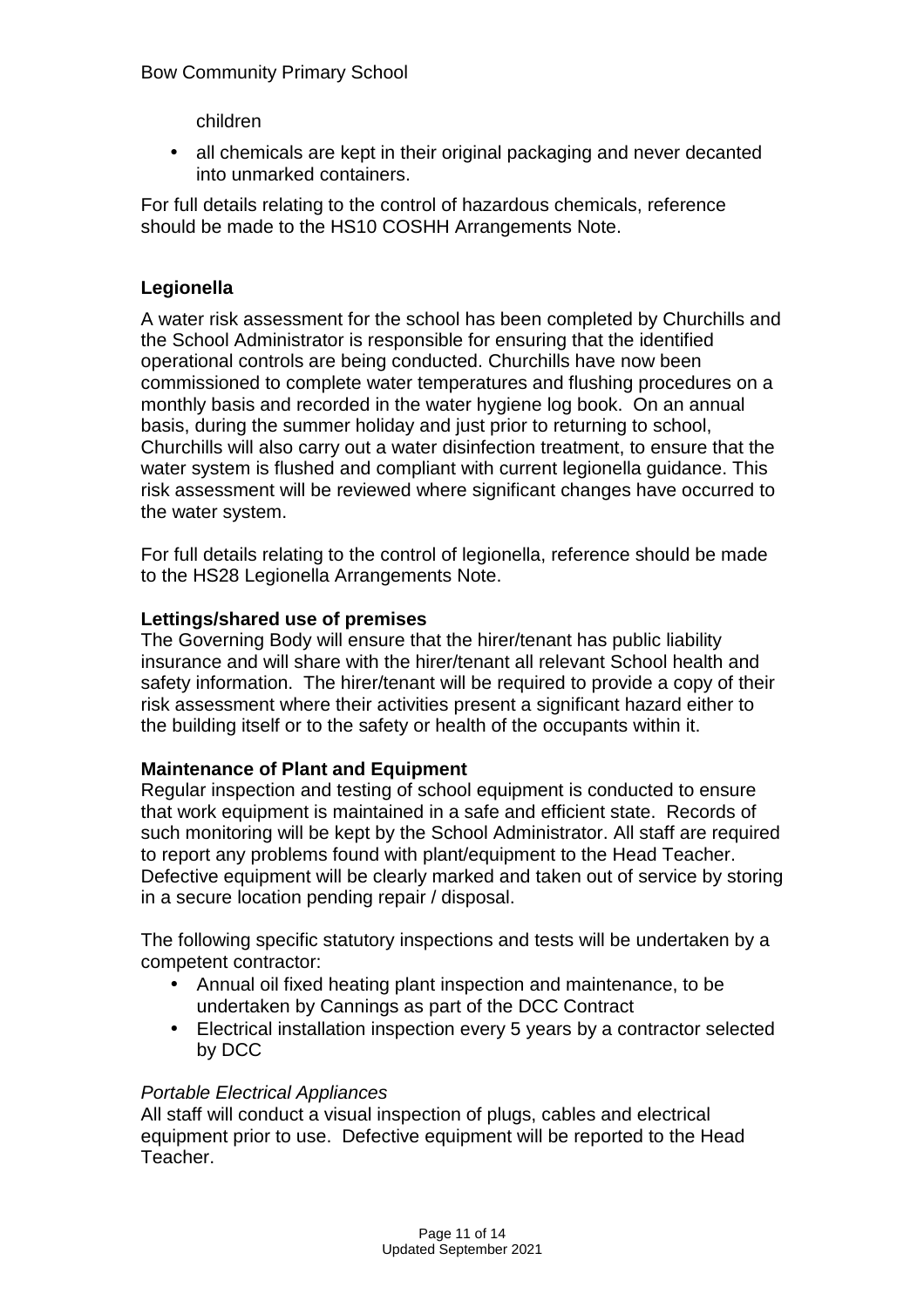#### Bow Community Primary School

All portable items of electrical equipment will be subject to formal inspection and, where appropriate, a testing regime on an identified cycle dependant upon the level of risk associated with the particular appliance. Testing of all appliances is carried out bi-annually. This inspection and testing will be conducted by an approved contractor appointed as part of the best value quotation method.

Personal items of equipment should not be brought into the school without prior authorisation and must be subjected to the same inspection process as school-owned equipment.

For full details relating to work equipment and electrical safety, reference should be made to the HS16 and HS58 Arrangements Notes.

#### **Medication Arrangements**

Arrangements for medication are detailed in the separate Administration of Medicines Policy, which is reviewed annually. A copy of this policy can be found in the policies folder stored in the corridor outside the School Office

For full details relating to the administration of medication, reference should be made to the HS32 Medication Arrangements Note.

#### **Monitoring**

The Head Teacher will put in place procedures to monitor compliance with the arrangements described in this policy. The central component of this process is the 3 yearly Health & Safety Review process undertaken by the Devon Health and Safety Service. Feedback from this process is to be referred to the Governing Body.

A general inspection of the site will be conducted termly and be undertaken by the School Administrator and/or a Premises Governor. Feedback from this process is to be referred to the Governing Body.

Other processes employed to monitor compliance with this policy and health and safety performance in general include:

- Accident Book review
- Formal maintenance review reports
- H&S Audit Review

For full details relating to monitoring, reference should be made to the HS05 Audit & Monitoring Arrangements Note.

#### **Moving and Handling**

The risk assessment of significant manual handling tasks is undertaken as described in the risk assessment section above. Staff engaged in these activities will be provided with information on safe moving and handling techniques and will receive specific training where the need is identified in the risk assessment.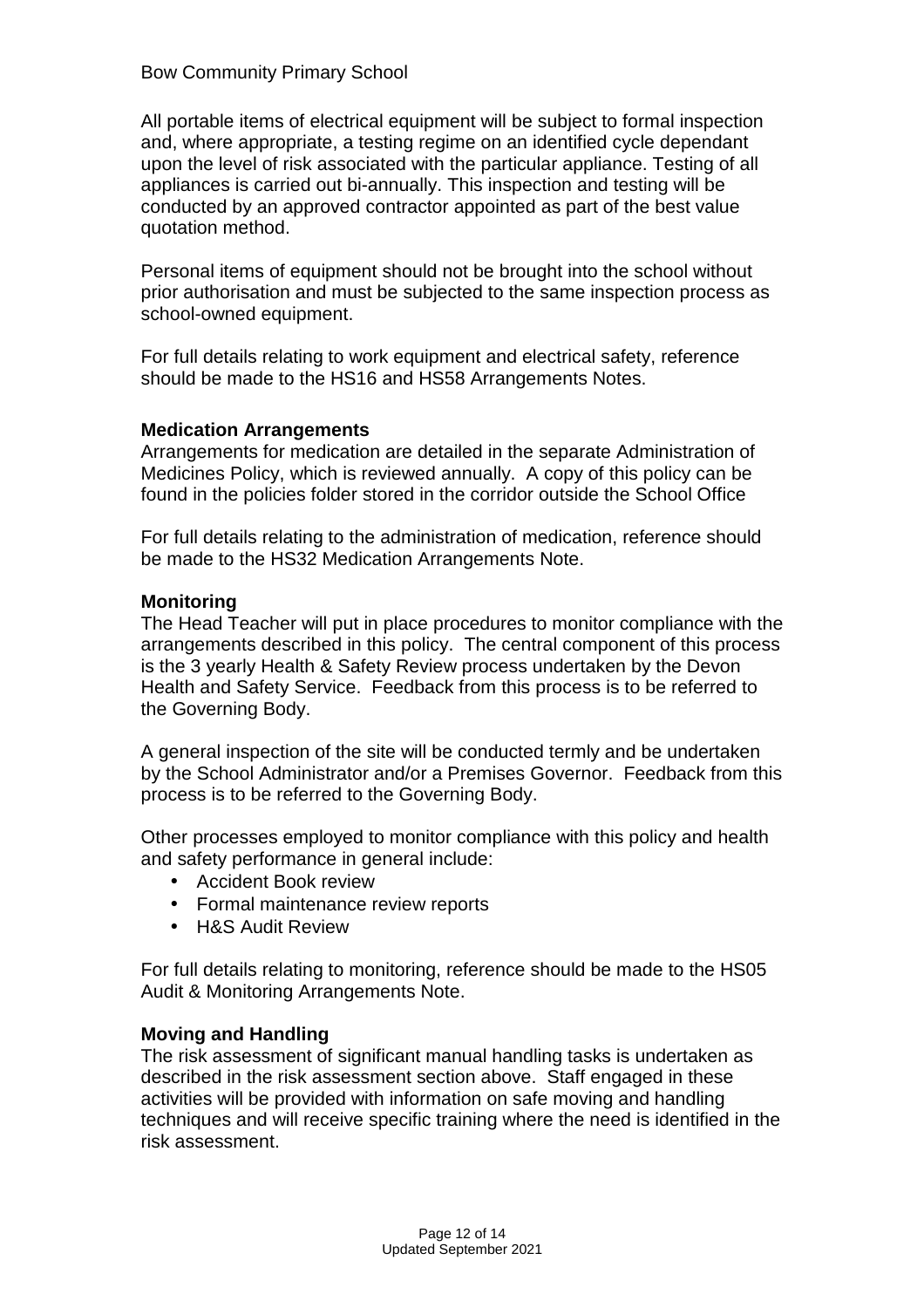## Bow Community Primary School

All moving and handling of pupils will be risk assessed by the Head Teacher along with the Class Teacher and recorded in a specific Handling Plan for the individual concerned. The format found in the HS35 Arrangements Note will be used. All staff who move and handle students will receive appropriate training both in the controls listed in the Handling Plan and specific training on any lifting equipment that they may be required to use.

For full details relating to moving and handling, reference should be made to the HS34/35 Moving and Handling Arrangements Notes.

#### **Offsite Visits**

In line with the Outdoor Education, Visits and Off-site Activities Health & Safety Policy, the DCC Educational Visit Adviser will be notified of all Category B and C visits via the Evolve online system.

Bow Community Primary School local arrangements for offsite visits are detailed in the separate Management of Outdoor Education, Visits and Off-Site Activities Policy and individual Standard Operating Procedures which are reviewed annually. A copy of these documents can be found in the School Office.

For full details relating to educational visits, reference should be made to the Outdoor Education, Visits and Off-site Activities Health & Safety Policy 2020.

#### **Personal Safety and Security**

The school believes that staff should not be expected to put themselves in danger and will not tolerate violent / threatening behaviour to its staff. A separate specific Behaviour Policy is in place at the school.

Staff will report any such incidents on the OSHENS system in accordance with agreed accident/incident reporting procedures.

Working alone will be avoided wherever possible. Work carried out unaccompanied or without immediate access to assistance will be risk assessed by the Head Teacher in order to identify and implement control measures. The requirement to undertake a lone working risk assessment will also extend to working alone off-site where staff conduct home visits.

Staff working outside normal school hours must obtain permission of the Head Teacher.

Risk assessments will be reviewed annually or after significant change and recorded by amending the RA22 Risk Assessment.

#### **School Security**

The Head Teacher is responsible for undertaking a risk assessment for site security in order to identify and implement control measures in this area. This will be reviewed annually or after significant change and recorded in the RA24B risk assessment document, using the Security Checklist as an aide.

For full details relating to security and lone working issues, reference should be made to the HS31 Lone Working and HS50 Security Arrangements Note.